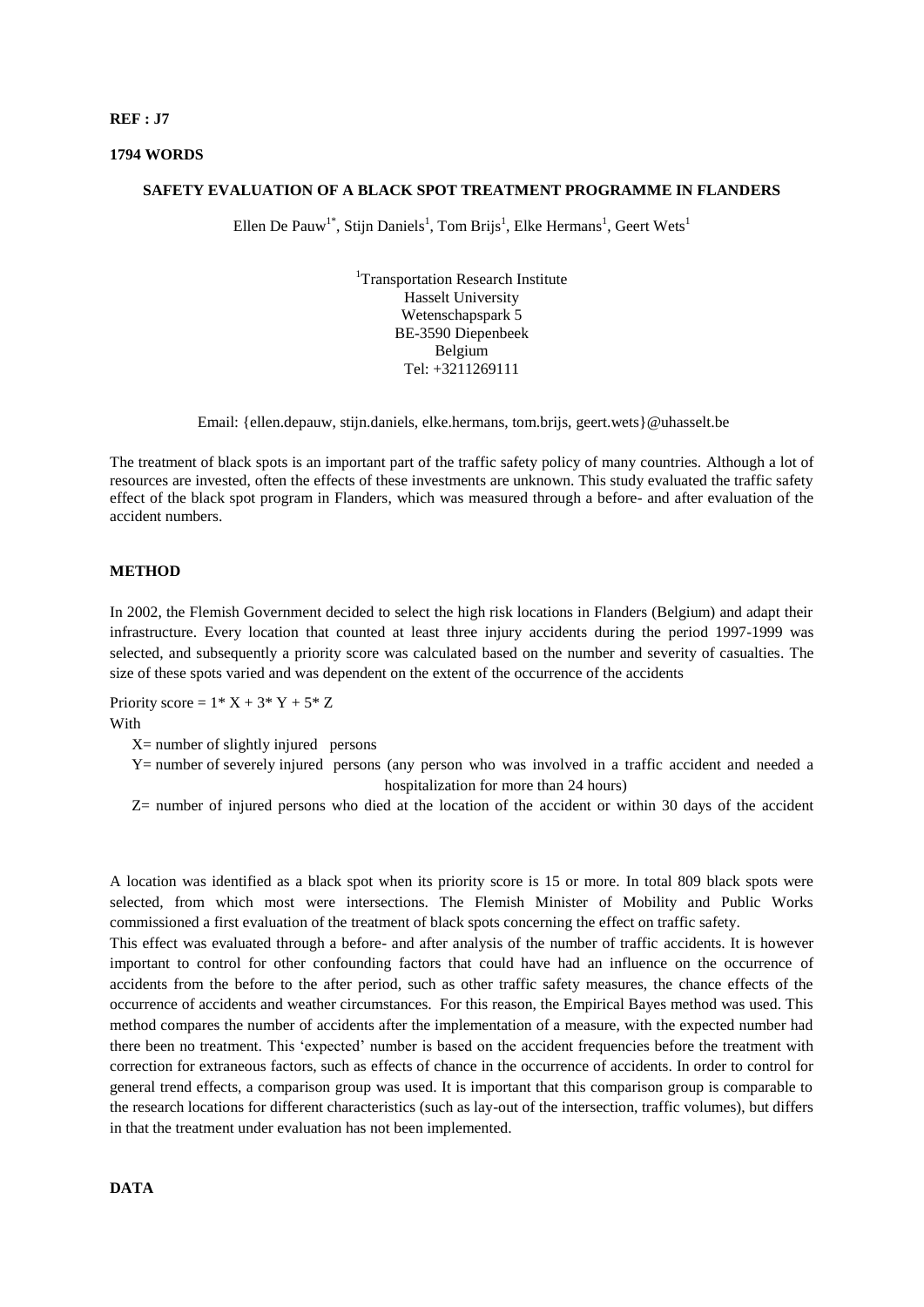In order to make an evaluation of the traffic safety effect possible, accidents that occurred at and around the black spots were selected. At the time of the study, geo-coded accident data was available from 1996 up until 2008 (Ministry of Mobility and Public Works, Agency of Roads and Traffic). The first black spots were treated in 2004. As the selection of the black spots was based on the accident numbers of 1996-1999, these were excluded from the study, and only accidents starting from 2000 were included. The before period subsequently included at least four years. As accidents were available up until 2008, and at least one year of accidents during the after period is needed, only locations that were treated up until 2007 could be included. This led to a final research group of 134 black spots, which were all intersections. The injury accidents that occurred in a radius of 100 meters around this black spot were included.

The different treatments applied can be categorized in six groups;:

- Traffic lights  $\rightarrow$  conflict-free traffic lights: For 53 locations traffic lights regulated intersections were converted to conflict free lights which lead to a protection of the left turn.
- Traffic lights  $\rightarrow$  traffic lights + changes in lay-out: Fifteen intersections that were traffic light regulated during the before period, mainly got changes in the lay-out. Examples of treatments are: separate turning lanes, the installation of speed cameras, better construction of cycle paths (broader or higher paths, introduction of crossings).
- Traffic lights  $\rightarrow$  roundabout: Five locations were converted from a traffic lights regulated intersection to a roundabout.
- Priority controlled  $\rightarrow$  priority controlled + changes lay-out: 26 locations that were priority controlled during the before period, remained priority controlled, but got a change in the lay-out. Examples are better construction of cycle paths, construction of traffic islands and installation of medians.
- Priority controlled  $\rightarrow$  traffic lights: Nine locations that were previously priority controlled received traffic lights, from which six were conflict free traffic lights.
	- Priority controlled  $\rightarrow$  roundabout: Eight priority controlled locations were converted to a roundabout.

Furthermore, there were some treatments that were only applied on a limited number of intersections: 4 intersections from which a road was closed, 3 where a speed ramp was installed, 2 roundabouts that got some changes in the layout. The other 9 locations each got a different treatment, such as changes in one of the turning lanes and the installation of an underpass.

The comparison group included locations that remained unchanged during the period 2000-2008. These locations were comparable to the research locations with respect to road design and traffic characteristics. This group comprised 211 locations, all of them intersections. As a double check, a second comparison group was used. This second comparison group included all injury accidents from 2000-2008 in Flanders.

Furthermore accidents, both in the research as the comparison groups, were subdivided according to their severity. At first all injury accidents were selected Secondly a sub selection of the first group was handled, and only accidents with seriously and fatally injured were included.

# **RESULTS**

To begin with, the overall effect of treatment of the 134 black spots was calculated. This meta-analysis showed a decrease in the number of injury accidents of 24% to 27%, dependent on the comparison group that was used. Previous research also showed favorable effects on traffic accidents, however results were more limited. Elvik & Vaa (2004) carried out a meta-analysis of studies that analyzed the effect of black spot treatment, and only included studies that controlled for confounding variables. They generally found a decrease in the number of accidents of 17%. A more recent study that analyzed the effect of treatment of 150 black spots in Australia, found a decrease of 15% in the number of accidents (Meuleners et al., 2008).

The analyses that used comparison group 1 and 2 as a control for trend, showed a decrease in the number of severely and fatally injured of respectively 40% and 52%.

Additional to the overall effect, it was also examined whether differences could be determined according to the characteristics of the location. Seven variables were analyzed: localization inside/outside the urban area, priority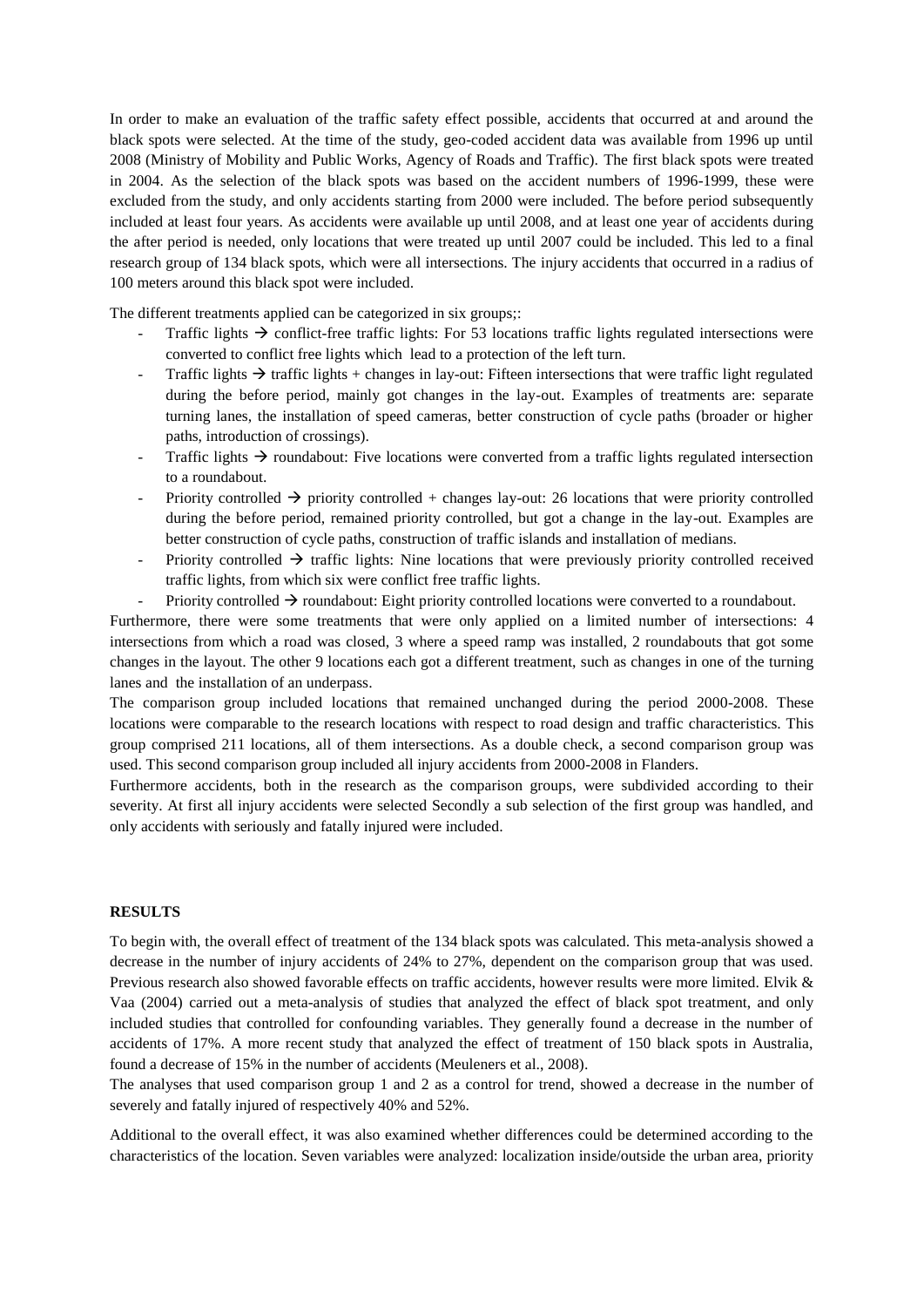score, type of treatment, and number of lanes, maximum speed limit and traffic volume at the main road. The road with the highest road category and/or the highest traffic volume was selected as the main road.

A first variable that showed a significant influence on the effect was the priority score of the black spot. It was found that locations that had a higher priority score showed a higher decrease in the number of injury accidents compared to locations with a lower score. Consequently the black spot program had a favorable effect on the most dangerous locations in particular.

Secondly, locations with a speed limit of 70km/h on the main road performed better than locations with a speed limit of 90 km/h.

Thirdly, the best results were found for locations that were previously priority controlled and only got some changes in the lay-out of intersection. These locations performed better compared to priority controlled intersections that were converted into a roundabout. But on the other hand these did not differed significantly from priority controlled locations that received traffic lights.

No significant differences were found according to the type of conversion at locations that were previously traffic light regulated.

Next to analyses on the accident level, it was also examined whether there was a difference in the number of injured road users. The number of injured persons before were compared with the number of casualties after. Trend was controlled through the analysis of the casualty numbers in comparison group 1, which included the locations that were treated after 2008. For every road user, that is car driver and passengers, moped rider, cyclist, motorcyclist, pedestrian and truck driver, a higher decrease was found in the research group compared to the comparison group.

## **CONCLUSION**

It can be concluded that the treatment of black spots has a favorable effect on traffic safety. The number of injury accidents decreased with more than one fourth from before to after, as a result of this measure. The number of severe accidents even decreased to half of the number from the before period. However one should not have blind faith in this measure. It is conceivable that on a certain moment the most dangerous spots will have been handled, and further investment in black spots will not lead to additional benefit in traffic safety. In the case of Flanders it is for example not certain whether the same results will be found when a new selection of black spots based on a new time period would be used. Furthermore a selection of the black spots and the decision of the treatment type should be carried out carefully. For example, priority controlled intersections can have different treatments in order to control traffic flows, such as the installation of traffic lights or the conversion to a roundabout. It can be expected that these measures have a strong effect on traffic safety. On the contrary, intersections with traffic lights are already highly controlled, and possible changes are limited, which will subsequently be less effective.

#### **ACKNOWLEDGEMENTS**

This research was carried out within the framework of the Policy Research Centre on Mobility and Public Works - track traffic safety and was partly supported by a grant from the Research Foundation Flanders. The authors are indebted to several staff members of the Ministry of Mobility and Public Works for their cooperation in the data collection and their critical feed-back on the presented results. The content of this paper is the sole responsibility of the authors.